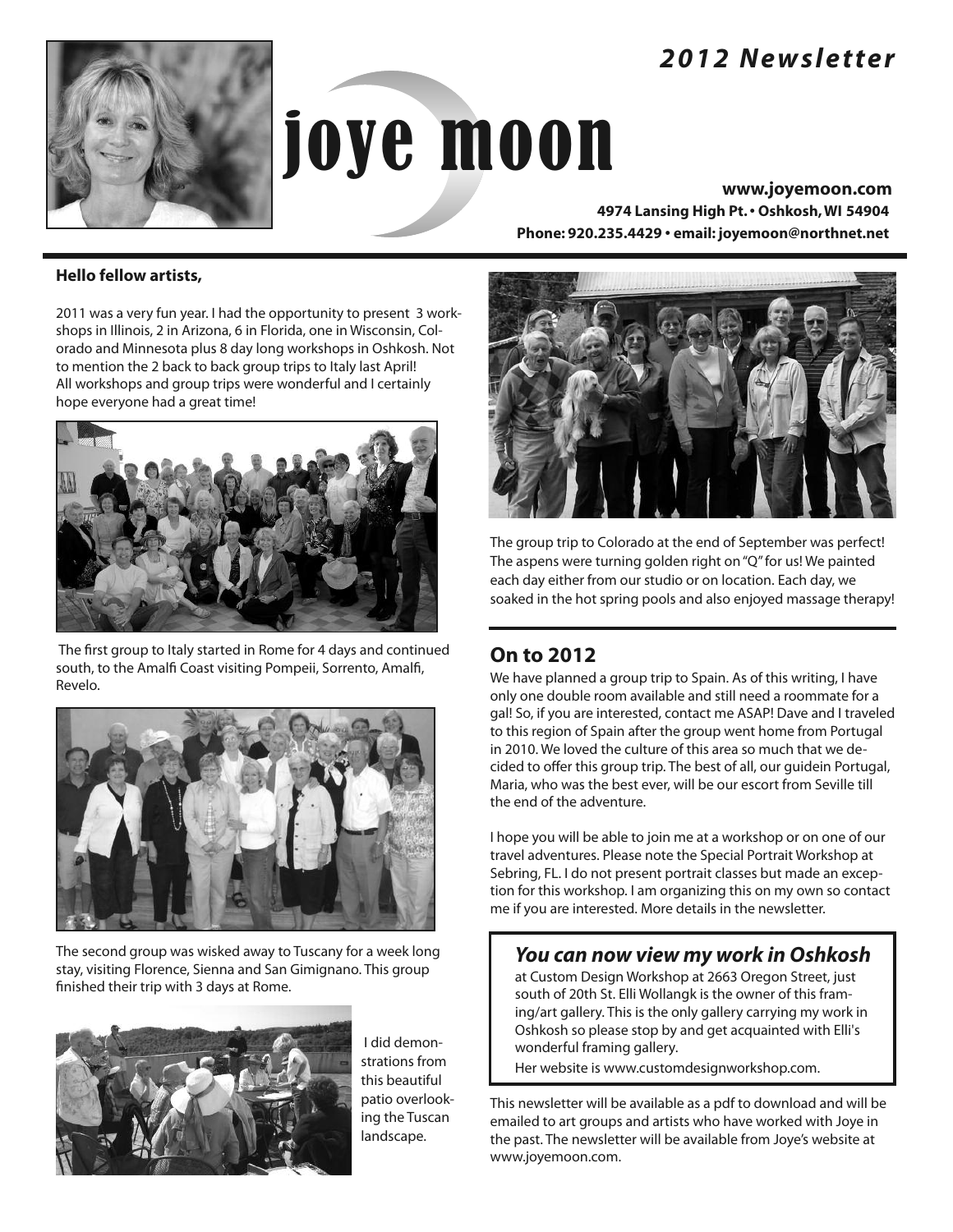## **Exhibits**

I was excited to be accepted into several National Exhibits throughout the country. I had one painting accepted into the Members Exhibit for the National Watercolor Society in California. Another painting went to the 30th Annual Adirondacks National Exhibition of American Watercolors, New York. I was also accepted into the Rhode Island Watercolor Society 18th Annual National Exhibit. Very pleased to be part of these exhibits.

# **Sebring Florida Workshop January 25, 26 & 27, 2012**

Back by popular demand, this three day watercolor workshop will take place at the beautiful Inn on the Lakes Resort in Sebring, FL. You can truly immerse yourself in creativity for three solid days and nights in our studio space at the resort. Breakfast, and lunch is included each day and we will enjoy two group dinner's.



Course description: We will be painting a major realistic portrait painting. I will teach you how to transfer the image onto watercolor paper and paint it using many different methods and techniques. You will come away with a major painting you will be proud of!

#### **Pricing:**

For those staying at the Resort the pricing includes 3 night's accommodations, double occupancy, 3 breakfasts, 3 lunches and 2 group dinner's plus the art instruction. \$415

Single supplement includes all of the above, but a room on your own. \$550

Day student, no lodging required but includes lunch daily. \$200

All pricing includes tax for the hotel and meals.

Please fill out coupon and mail to : Joye Moon

| <b>SEBRING, FLORIDA WORKSHOP</b> |           |  |
|----------------------------------|-----------|--|
|                                  |           |  |
|                                  |           |  |
|                                  | State Zip |  |
|                                  |           |  |
|                                  |           |  |
|                                  |           |  |
| Day Student                      |           |  |
| Need accommodations at the Inn   |           |  |

# **Spain Adventure April 16 to April 29, 2012**

**\$2,800** [land portion only]

Enjoy 12 nights and 14 days exploring beautiful Spain! From Madrid to Seville, you will experience Spain at it's best! This will be our 19th international group tour. We will visit the Alhambra in Granada, Mezquita in Cordoba and the Alcazar in Seville as well as the Prado Museum and the Royal Palace in Madrid. Flamenco dancing, local cuisine and wines plus visits to local artisan will add to the adventure.

#### **Tour Features:**

- \*12 nights accommodations at First Class hotels with private bath or shower
- Buffet breakfast daily 6 Lunches including drinks 3 Dinners at local restaurants
- Full day tour of Madrid, Toledo, Seville, Cordoba, Granada, Malaga, Ronda
- 13 Entrance fees at Monuments and Museums
- Equestrian Performance Flamenco Performance
- Pre-historic Cave Tour with ancient cave drawings
- English speaking guide for all local sightseeing
- English speaking Escort throughout your trip
- Delux motor coach with AC throughout your trip
- Hotel taxes and service charges and tipping

#### **As of this writing, one double room is available and one gal needs a roommate!**

Full Payment due ASAP! Please fill out this initial SPAIN sign-up form & egistration. Include check made out to Joye Moon.

П п П Ī П П П п

П п П П



| PRINT CARFFULLY!                              | <b>SPAIN ADVENTURE</b>                          |  |
|-----------------------------------------------|-------------------------------------------------|--|
|                                               |                                                 |  |
|                                               |                                                 |  |
|                                               |                                                 |  |
|                                               | Phone# Cell# Cell#                              |  |
|                                               | Roommate <b>Example 20</b> Or single Supplement |  |
| All details are available at www.joyemoon.com |                                                 |  |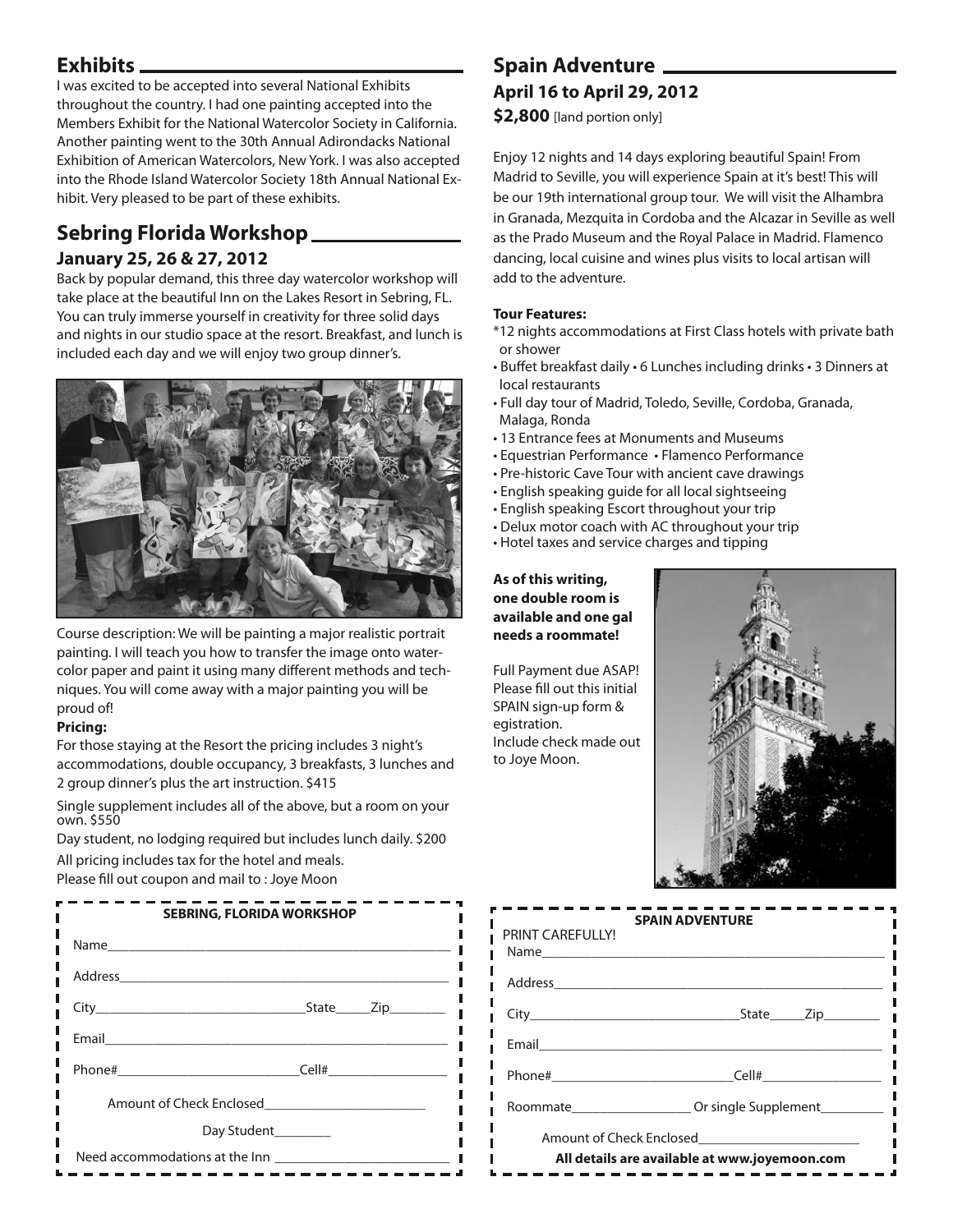# **Joye Moon Art Scholarship**

I created this scholarship to give people a creative experience. When I was in 8th grade at Webster Stanley Junior High, I was awarded a scholarship to attend the University of Wisconsin at Wausau, WI for a week of art classes. Kids from all over Wisconsin attended this art camp and this experience changed my life. It gave me such a wonderful feeling of being accepted into the art community that I want to share that feeling with others. I have focused on young people to receive this scholarship but have also given awards to adults as well. This brings me great joy to offer this scholarship and have people feel special about their passion of art as well!

## **Joye Moon Art Scholarship 2011 Scholarship Winner Gloria Dorschner**



Gloria Dorschner was selected for the 2011 scholarship. Gloria will use the money to attend three different art workshop in Wisconsin this summer. At the time of the

award, Gloria graduated from 8th grade from Webster Stanley Middle School in Oshkosh, WI. Coincidentally,

I was in 8th grade at Webster Stanley when I received my first scholarship!

## **Donation**

I created this painting for ACT [Artists Changing Tomorrow] International 2012 fundraiser in Houston, TX. Proceeds go to support art programs throughout Texas. The fundraiser in 2010 raised almost \$40,000!



# **Two New Books**

Kennedy Publishing invited me to be a part of several books that will be published in 2011. My work will be featured with a two page spread in"The Best of World Wide Watermedia Arists" and "The Best of World Wide Portrait and Figurative Artists"These books are produced for art collectors as well as the general public. At some point, I will have copies available for sale through my workshops and website. I am very honored to be a part of these wonderful publications! These books are absolutely beautiful and filled with creative work from around the world!

"Best of Worldwide Watermedia Artists"by Kennedy Publishing

"The Best of Worldwide Portrait and Figurative Artists"by Kennedy Publishing



Theresa Drinka, my artist/author friend, has just published her second book, "Stung by B's". It is a fascinating adult storybook on how to recognize and survive venomous behavior for people who touch your life. 200 true stories are unfolded to you. Read the introduction at www.stungbybs.com. The book can be found at Amazon.com.

# **My Book**

continues to sell well throughout the country as well as around the world. I am very grateful for this. You can order a copy directly from me, just email me your order and I will autograph your copy.

# **Oshkosh Classes St. Paul's United Church or Christ 9:00– 4:00**

**Fee – \$40 per class** [pre-sign up and payment required]

There will be 6 months of classes in Oshkosh. Each class is conducted at St. Paul's United Church of Christ at the corner of HWY. 21 and Leonard Point Rd, just 2 miles west of Oshkosh. Arrive at 8:45 to 9:00 to set up. I will begin promptly at 9:30! Breakfast will be provided but bring a lunch. There is a refrigerator and microwave in the kitchen. No stairs to climb! We will conclude each class with a gentle yet informative critique and leave by 4:00 to 4:30.

I have scheduled two classes per month. I will present the same project on Wednesday and Saturday. I hope the working artists will take advantage of the Saturday classes and the non-workers can still join me during the week or on Saturday.

**PLEIN AIR WORKSHOP** - **ONE DAY ONLY - August 8th**

**Dates are: May 16 & 19 , June 27 & 30, September 12 & 15, October 10 & 13, November 14 & 17**

| LEIN AIN WONNSHOP - ONE DAT ONLI - AUGUST OUT<br>at Joye's home on Lake Butte des Morts |           |  |
|-----------------------------------------------------------------------------------------|-----------|--|
| OSHKOSH WORKSHOP                                                                        |           |  |
| Name                                                                                    |           |  |
| Address                                                                                 |           |  |
| City <b>Contract Contract City</b>                                                      | State Zip |  |
| Email                                                                                   |           |  |
| Phone#                                                                                  | Cell#     |  |
| Amount of Check Enclosed                                                                |           |  |
| Date of workshops needed <b>Exercise 2018</b>                                           |           |  |